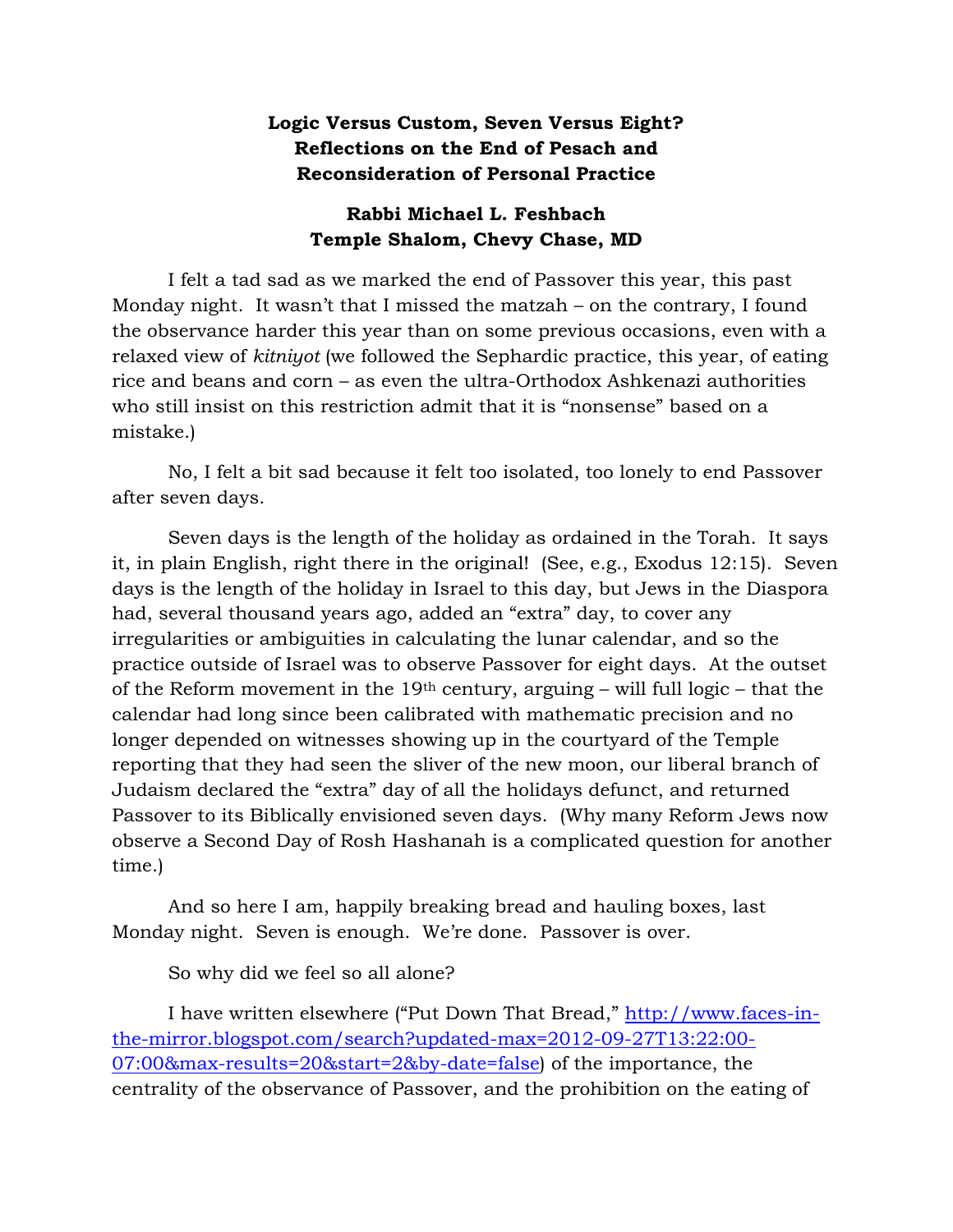bread (and other leavened products) as a core marker of Jewish identity. I don't want to repeat that argument now. But I continue to notice the trend… away from this observance.

When I was growing up avoiding leaven during Passover was a quite widespread observance – even among marginally affiliated or tentatively connected Jews. But it just… doesn't seem to be that way anymore. At least not in the circles in which I travel.

Ending Passover last Monday night? Three Reform colleagues I spoke with Tuesday said they were waiting until Tuesday night.

And on Monday night there was no "buzz," no added activity, no excitement in the bakeries or pizza places in our part of town. Because, I think – liberal Jews are no longer keeping seven days. They are keeping either eight days – or one/none. This practice… people are perfectly willing to eat matzah. They just are not keen on giving anything up. They are fine with the positive commandment. But no one is going to tell them not to do something. And the hard "work" of Passover comes down to preparing a seder meal – not to an allout, full-blown, otherwise-totally-worthwhile Spring Cleaning. (Note that I did not grow up in a kosher home – but we still got rid of the bread, put the cereal in the basement, put the not-often-consumed-anyway bottles of beer somewhere else.)

So here is the question: am I missing something, or going to the wrong part of town, or are we a vanishing-breed, we seven-days-of-Pesach Jews? Where do you stand on this, and does it matter to you at all? Did you end Pesach last Monday night? Last Tuesday night? Or sometime after the first seder?

Personally, I believe that eight days of Passover is excessive, illogical, and inaccurate. But I know that custom and community often trump logic… and I miss that sense of being in this boat together. I would actually consider switching our practice, extending the holiday against my own rational instincts… to return to a sense of breaking (or, more literally, baking) bread together.

Is this the most pressing question in the world? Gun control and capital punishment are on the front pages, the spectre of nuclear weapons extends from the Middle East to East Asia. Economic issues press upon us.